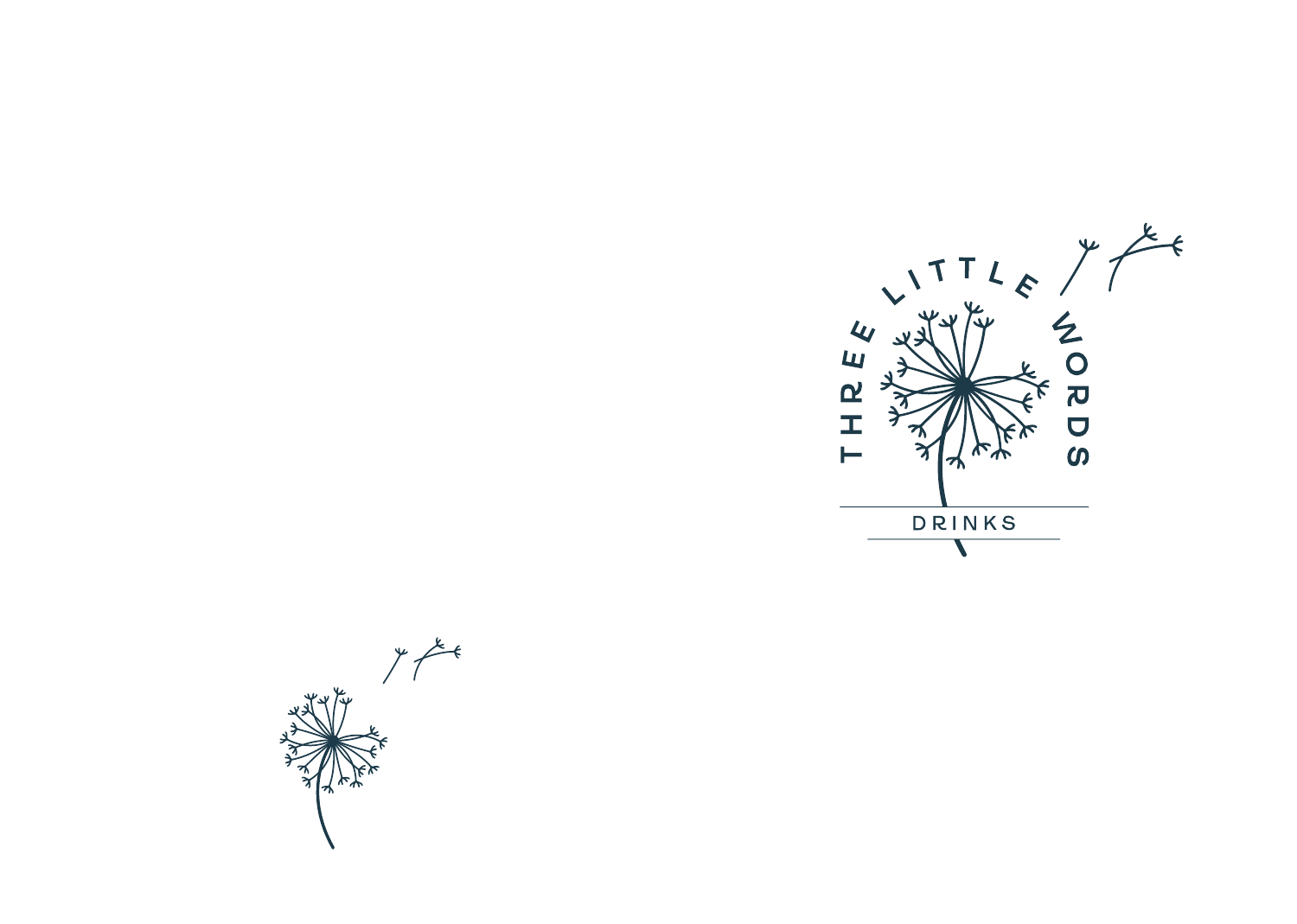Gin, Vodka, Rum and Whisky are served in multiples of 25ml in accordance with the Weights and Measures Act 1985. Port, Sherry and Fortified Wine are served in measures of 50ml.

Our standard serve for Gin, Vodka, Rum, Whiskey and other Spirits is 50ml, but 25ml serves are available when requested. Port, Sherry and Fortified Wine is served as 100ml as standard, but 50ml is available when requested.

Champagne and Sparkling Wines are sold by the glass in measures of 125ml.

Wines are served in measures of 175ml and 250ml, with 125ml measures available on request.

All prices are inclusive of VAT.

Three Little Words is a cashless venue. We accept all major credit and debit cards, Apple and Android Pay.

100% of tips are distributed to the person that served you and the wider team. No deductions are made. Food allergies and special dietary requirements can be catered for by our bartenders, please make us aware and we can prepare something especially for you. We are happy to provide you with full details of our drinks with regards to products used and allergen substances.

Please discuss with one of our team if you need any assistance and we'll be more than happy to help.

#### TONIC

| <b>Fever-Tree</b>                                             |  |
|---------------------------------------------------------------|--|
| £2.50<br>Indian Tonic, Mediterranean Tonic, Elderflower Tonic |  |

#### SOFT DRINKS

| <b>Franklin &amp; Sons</b><br>Dandelion & Burdock | <b>275ML</b>     | £2.50 |
|---------------------------------------------------|------------------|-------|
| <b>Franklin &amp; Sons</b>                        | <b>200ML</b>     | £2.50 |
| Soda Water                                        |                  |       |
| <b>Artisan</b>                                    | <b>200ML</b>     | £2.50 |
| Amalfi Lime, Violet Blossom                       |                  |       |
| <b>Fever-Tree</b>                                 | <b>200ML</b>     | £2.50 |
| Sicilian Lemonade, Regular Lemonade,              |                  |       |
| Ginger Ale, Ginger Beer                           |                  |       |
|                                                   |                  |       |
| Coca-Cola                                         | <b>200ML</b>     | £2.50 |
| <b>Juices</b>                                     | <b>HALF PINT</b> | £3.00 |
| Apple, Cranberry, Orange, Pineapple, Tomato,      |                  |       |
| Mango                                             |                  |       |
| <b>Bottled Water</b>                              | <b>750ML</b>     | £5.00 |
| Still or sparkling                                |                  |       |
| <b>Hot Drinks</b>                                 |                  |       |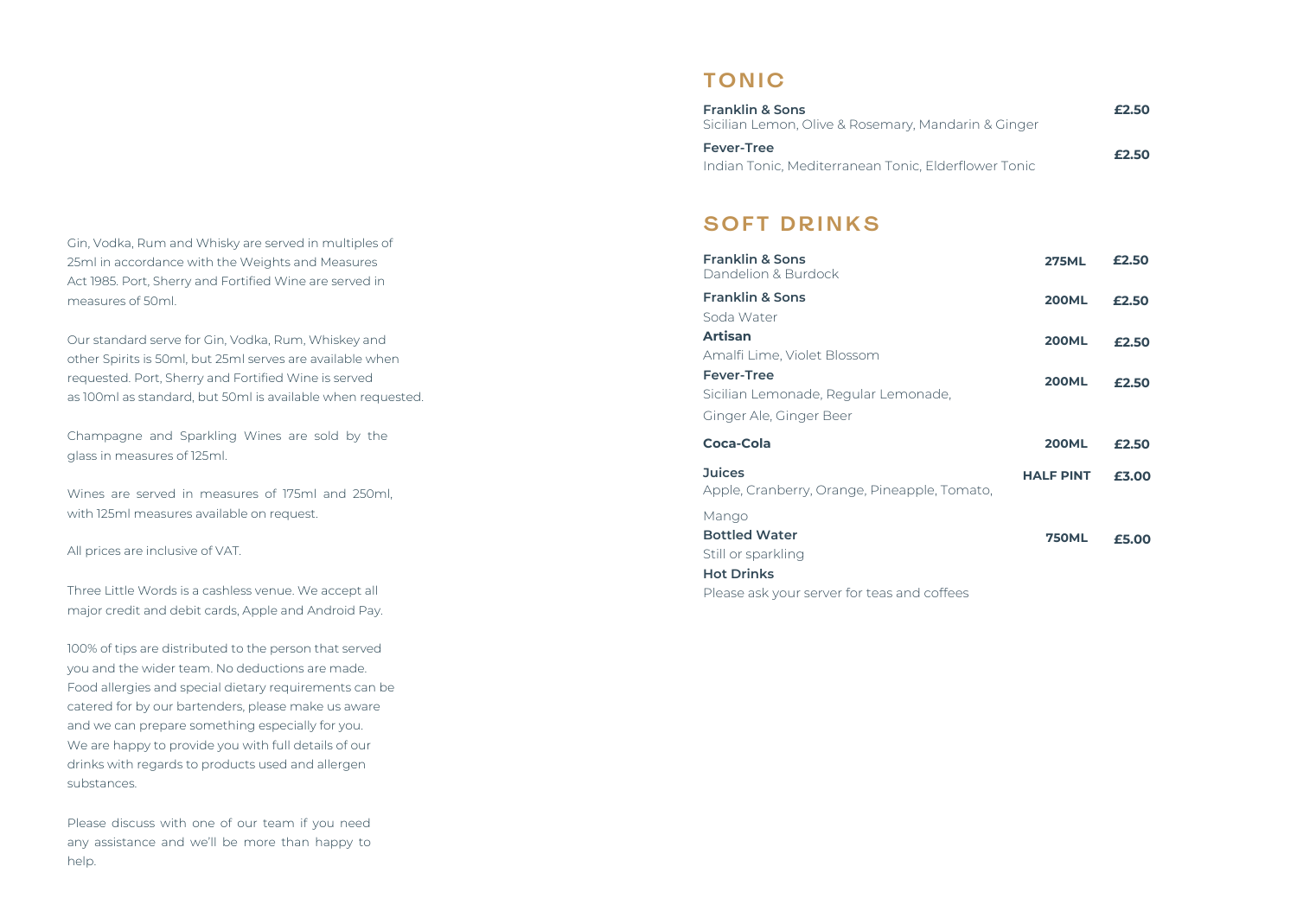# DRAUGHT

|                  | <b>ABV</b> | <b>PINT</b> |
|------------------|------------|-------------|
| Hebden Lager     | 5%         | £6.50       |
| Track Sonoma     | 3.8%       | £6.50       |
| Wild Beer 'Pogo' | 4.1%       | £6.50       |

## SPIRITS FROM THE DISTILLERY

It all started with gin. We began as a gin distillery in our dining room. Since then we have developed a state-of-the-art distillery which you can visit next door, where we produce a range of internationally acclaimed gins, a vodka, a rum and a series of vermouth. We've matched each spirit to a mixer for a perfect serve. Ask your server for more information.

**50ML**

|                                                                                                                | <b>RECOMMENDED</b><br><b>SERVE</b> | <b>WITH</b><br><b>MIXER</b> |
|----------------------------------------------------------------------------------------------------------------|------------------------------------|-----------------------------|
| <b>SIGNATURE GIN</b><br>Smooth Citrus Refined                                                                  | Natural Light Tonic                | £10.00                      |
| <b>RASPBERRY INFUSED GIN</b><br>Pink, Berries, Delicate                                                        | Violet Blossom                     | £10.00                      |
| <b>FAC51 THE HAÇIENDA GIN</b><br>Electric. Zesty. Iconic                                                       | Indian Tonic                       | £10.00                      |
| <b>BLACKBERRY INFUSED GIN</b><br>Tart.Juicy.Bold                                                               | Amalfi Lime Tonic                  | £10.00                      |
| <b>OVERBOARD NAVY STRENGTH GIN</b><br>Velvety. Punchy. Pine                                                    | Indian Tonic                       | £11.50                      |
| <b>WILD SPIRIT GIN</b><br>Herbaceous . Complex . Savoury                                                       | Olive &<br>Rosemary Tonic          | £10.00                      |
| <b>LIMITED EDITION GIN</b><br>Try our latest seasonal limited edition,<br>created next door in our distillery. |                                    | Ask your<br>server          |
| <b>MANCHESTER SPIRIT VODKA</b><br>Creamy. Crisp. Smooth                                                        | Natural Light Tonic                | £10.00                      |
| <b>ONE-EYED REBEL SPICED RUM</b><br>Ginger . Fiery . Vanilla                                                   | Mandarin &<br>Ginger Mixer         | £9.00                       |
| <b>FORTY-FIVE DISTINCTLY DRY VERMOUTH</b><br>Orchard, Aniseed, Soft                                            | Natural Light Tonic                | £8.00                       |
| <b>FORTY-FIVE RADIANT ROSE VERMOUTH</b><br>$-1$ $-1$ $-1$                                                      | Mediterranean Tonic                | £8.00                       |

# CANNED BEERS

| Vocation Heart & Soul (GF)        | 4%   | £6.00 |
|-----------------------------------|------|-------|
| Gwei-lo Tropical Lager            | 4.2% | £5.00 |
| Vocation Brewery 'Bread & Butter' | 3.9% | £6.00 |
| Vocation Chocolate Stout          | 5.9% | £6.00 |
| Lervig 'No Worries' Mango         | 0.5% | £4.00 |

**ABV**

## BOTTLED CIDER

|                          | <b>ABV</b> | <b>500ML</b> |
|--------------------------|------------|--------------|
| Sheppy's Apple Cider     | 5.5%       | £6.50        |
| Sheppy's Raspberry Cider | 4%         | £6.50        |

|  |  | Summer . Floral . Raspberry |
|--|--|-----------------------------|
|--|--|-----------------------------|